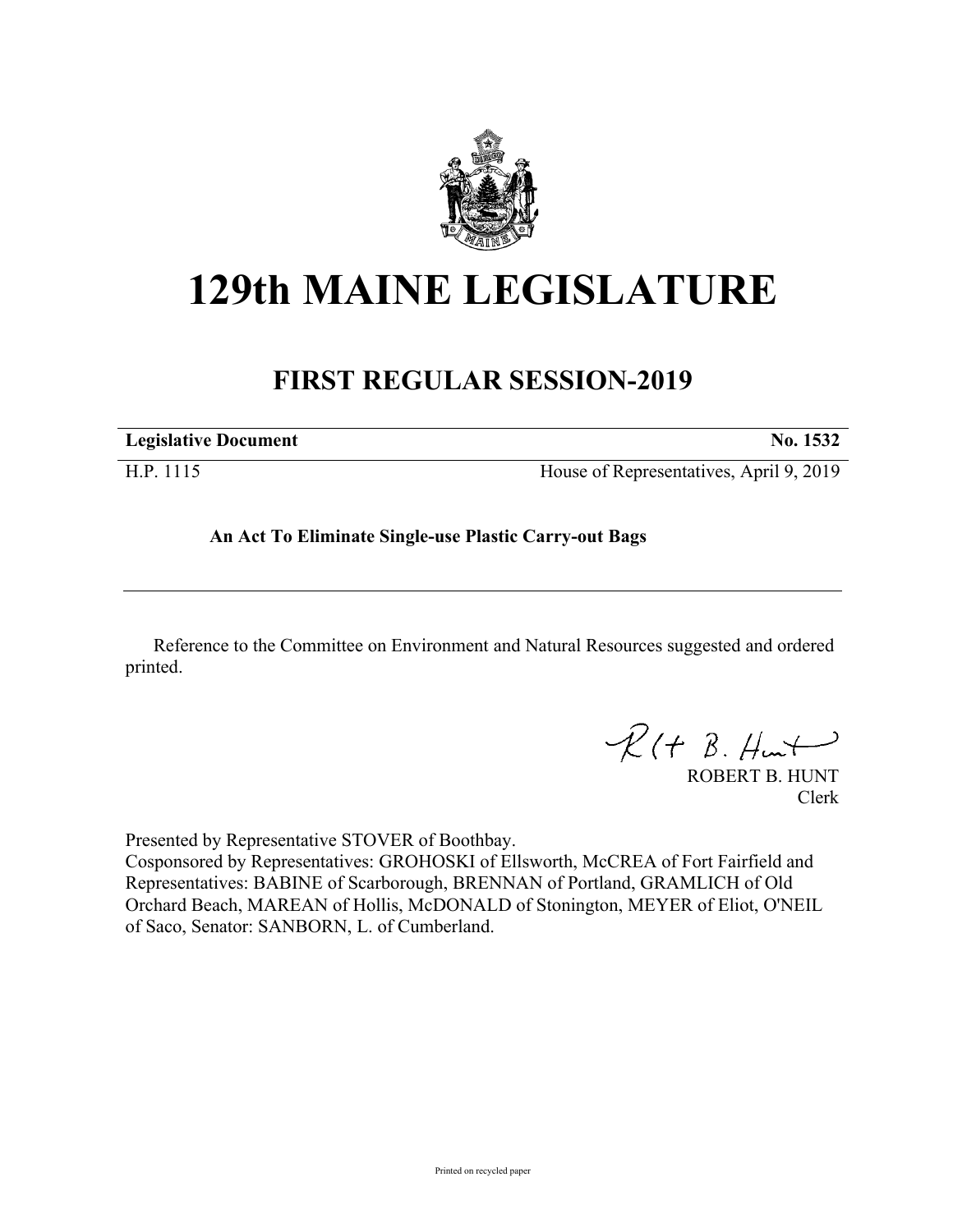| 1                          | Be it enacted by the People of the State of Maine as follows:                                                                                                                                                                                                                                                                                                                                      |
|----------------------------|----------------------------------------------------------------------------------------------------------------------------------------------------------------------------------------------------------------------------------------------------------------------------------------------------------------------------------------------------------------------------------------------------|
| $\overline{2}$<br>3        | Sec. 1. 38 MRSA §1605, first $\P$ , as repealed and replaced by PL 1991, c. 475, §1,<br>is amended to read:                                                                                                                                                                                                                                                                                        |
| $\overline{4}$<br>5        | A As provided in section 1611, a retailer may use plastic bags to bag products other<br>than at the point of retail sale only if the retailer:                                                                                                                                                                                                                                                     |
| 6                          | Sec. 2. 38 MRSA §1611 is enacted to read:                                                                                                                                                                                                                                                                                                                                                          |
| 7                          | §1611. Plastic bag reduction                                                                                                                                                                                                                                                                                                                                                                       |
| 8<br>9                     | 1. Definitions. As used in this section, unless the context otherwise indicates, the<br>following terms have the following meanings.                                                                                                                                                                                                                                                               |
| 10<br>11<br>12<br>13       | A. "Plastic" means an organic or petroleum derivative synthetic or a semisynthetic<br>organic solid that is moldable, and to which additives or other substances may have<br>been added. "Plastic" does not include natural polymers that have not been<br>chemically modified.                                                                                                                    |
| 14<br>15                   | B. "Point of sale" means a check-out stand, cash register or other point of departure<br>from a retail establishment.                                                                                                                                                                                                                                                                              |
| 16<br>17<br>18<br>19<br>20 | C. "Post-consumer recycled material" means a recycled material that if not recycled<br>would otherwise have been destined for solid waste disposal, having completed its<br>intended end use and product life cycle. "Post-consumer recycled material" does not<br>include materials and by-products generated from, and commonly reused in, an<br>original manufacturing and fabrication process. |
| 21                         | D. "Recycled paper bag" means a paper bag that:                                                                                                                                                                                                                                                                                                                                                    |
| 22                         | $(1)$ Is 100% recyclable; and                                                                                                                                                                                                                                                                                                                                                                      |
| 23<br>24                   | (2) Contains at least 20% post-consumer recycled material if it has a capacity to<br>hold at least 8 pounds,                                                                                                                                                                                                                                                                                       |
| 25<br>26                   | E. "Restaurant" means an establishment that sells prepared food directly to the<br>consumer.                                                                                                                                                                                                                                                                                                       |
| 27                         | F. "Retail establishment" means a store, a restaurant or a temporary business.                                                                                                                                                                                                                                                                                                                     |
| 28                         | G. "Reusable bag" means a bag with handles that:                                                                                                                                                                                                                                                                                                                                                   |
| 29                         | (1) Is designed and manufactured to withstand 75 repeated uses;                                                                                                                                                                                                                                                                                                                                    |
| 30<br>31                   | Is machine washable or made from a material that can be cleaned and<br>(2)<br>disinfected regularly;                                                                                                                                                                                                                                                                                               |
| 32                         | (3) If made from plastic is at least 4 mils thick; and                                                                                                                                                                                                                                                                                                                                             |
| 33                         | (4) Has the capability of carrying a minimum of 18 pounds.                                                                                                                                                                                                                                                                                                                                         |
| 34<br>35                   | "Single-use carry-out bag" means a bag that is made of plastic, paper or other<br>Н.<br>material provided by a retail establishment at the point of sale for the purpose of                                                                                                                                                                                                                        |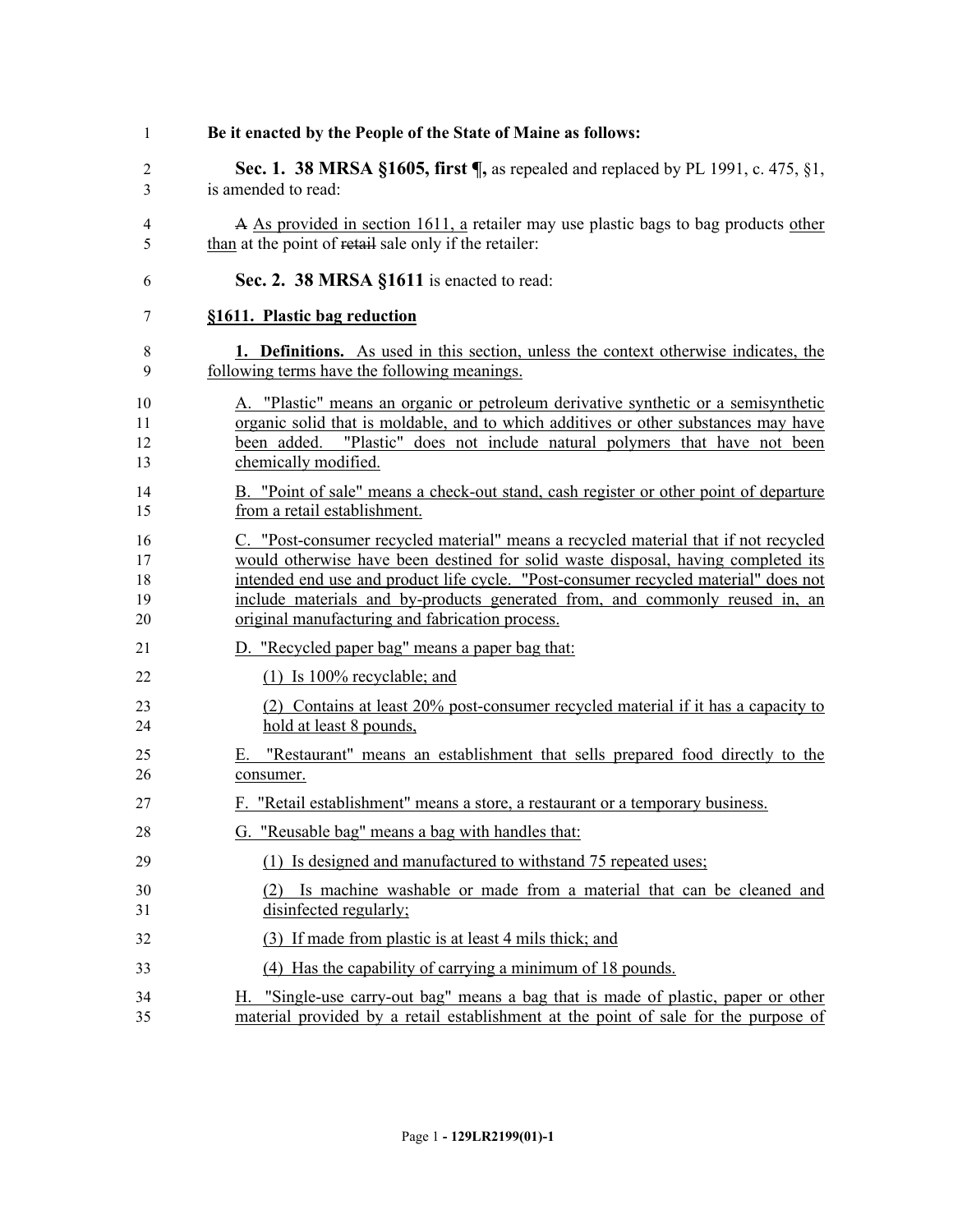| 1  | transporting merchandise away from the retail establishment and that is not a              |
|----|--------------------------------------------------------------------------------------------|
| 2  | recycled paper bag or a reusable bag.                                                      |
| 3  | "Store" means a retail store that engages in the retail sale of merchandise,               |
| 4  | including food, goods, products and clothing. "Store" includes grocery stores              |
| 5  | primarily engaged in the retail sale of canned food, dry goods, fresh fruits and           |
| 6  | vegetables, fresh meats, fish and poultry and convenience stores engaged in the sale       |
| 7  | of a limited line of goods, including milk, bread, soda and snack foods, and prepared      |
| 8  | foods intended to be consumed off the premises.                                            |
| 9  | J. "Temporary business" means a seasonal or nonpermanent retail establishment such         |
| 10 | as a farmers' market or fair that sells merchandise including food, goods, products or     |
| 11 | clothing.                                                                                  |
| 12 | <b>2. Prohibition; exemptions.</b> This subsection governs the use of single-use carry-out |
| 13 | bags.                                                                                      |
| 14 | A. Except as otherwise provided in this subsection, beginning April 22, 2020, a retail     |
| 15 | establishment may not provide a single-use carry-out bag to a customer at the point of     |
| 16 | sale or otherwise make single-use carry-out bags available to customers.                   |
| 17 | B. The prohibition in paragraph A does not apply to:                                       |
| 18 | (1) Bags provided by a pharmacy to a customer for transporting a prescription              |
| 19 | medication away from the store;                                                            |
| 20 | (2) Bags without handles used to protect items from being damaged or from                  |
| 21 | damaging or contaminating other purchased items placed in a recycled paper bag             |
| 22 | or a reusable bag;                                                                         |
| 23 | (3) Bags used by customers inside a retail establishment to package loose items,           |
| 24 | such as fruits, vegetables, nuts, coffee, grains, bakery goods, candy, greeting            |
| 25 | cards or small hardware items; to contain or wrap frozen foods, meats or fish; or          |
| 26 | to contain or wrap flowers or potted plants;                                               |
| 27 | (4) Laundry, dry cleaning or garment bags, including bags provided by a hotel to           |
| 28 | guests to contain wet or dirty clothing or bags provided to protect large garments         |
| 29 | like suits, jackets or dresses;                                                            |
| 30 | (5) Newspaper bags;                                                                        |
| 31 | (6) Bags sold in packages containing multiple bags intended to contain garbage,            |
| 32 | pet waste or yard waste;                                                                   |
| 33 | Bags used to contain live animals, such as fish or insects sold in pet stores;<br>(7)      |
| 34 | (8) Bags used for vehicle tires;                                                           |
| 35 | (9) Bags used to transport chemical pesticides, drain cleaning chemicals or other          |
| 36 | caustic chemicals sold at a retail establishment;                                          |
| 37 | (10) Bags used by a hunger relief organization such as a food pantry or soup               |
| 38 | kitchen to distribute food directly to the consumer at no charge;                          |